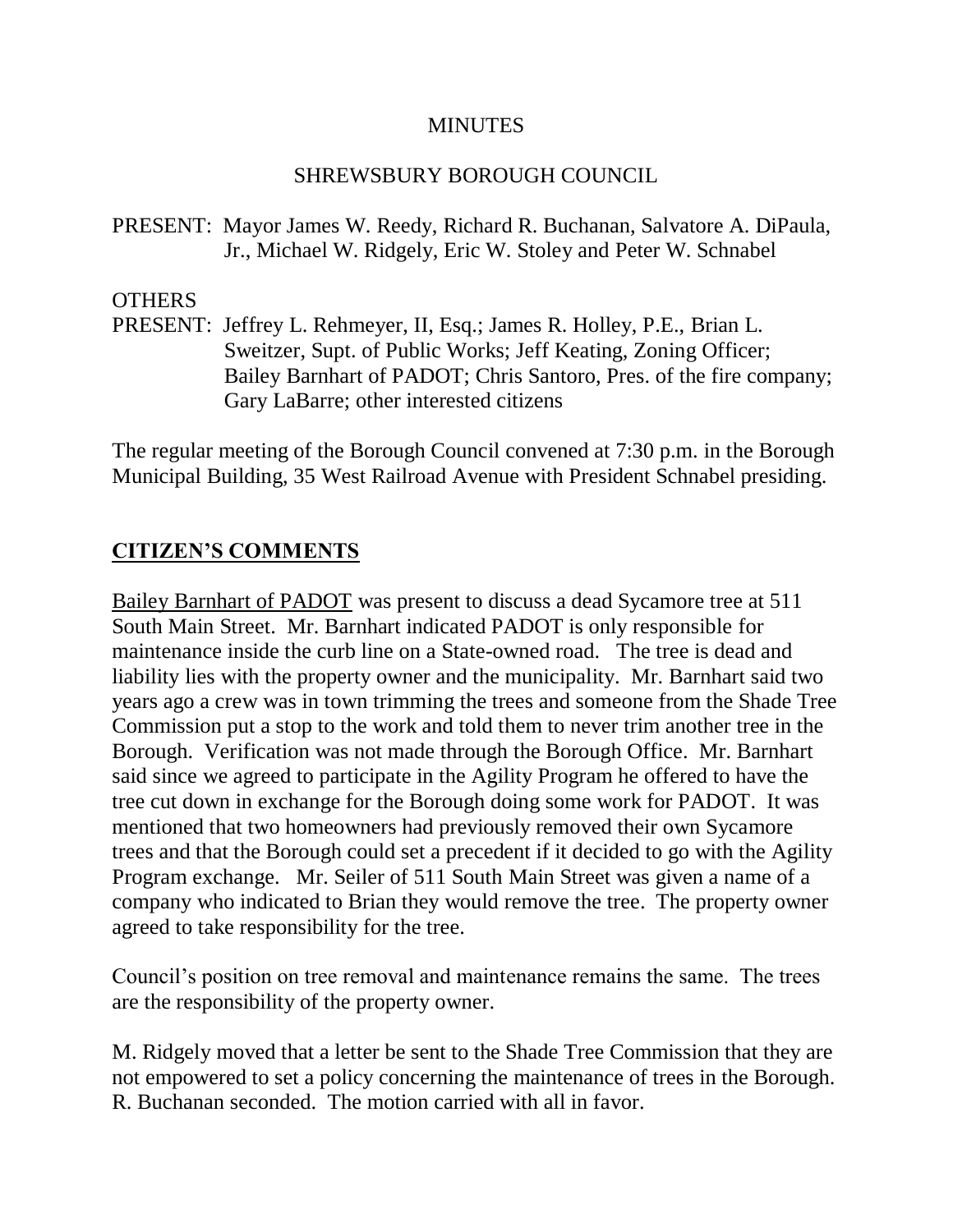# **APPROVAL OF MINUTES**

- E. Stoley moved to approve the minutes of the July 12 meeting.
- S. DiPaula seconded. The motion carried with all in favor.

# **APPROVAL OF EXPENDITURES AND REPORT OF ACCOUNTS**

M. Ridgely moved to approve the expenditures and report of accounts for July. E. Stoley seconded. The motion carried with all in favor.

# **BILLS**

- James R. Holley & Assoc. general engineering \$1,203.45; streets \$409.90; reservoir rehabilitation \$2,000.79; grease traps \$327.15; design of north end pump station \$268.80;
- Murphy & Dittenhafer municipal building renovation \$1,517.34;
- Barton Associates maintenance building renovation \$741.75
- Harry L. McNeal, Jr., Esq. Wings zoning hearing \$207.00
- Countess Gilbert Andrews general account \$3,590.00; James Myers \$331.25; sewer account \$793.00; Fred B. Knott \$711.50; water account \$634.00;
- Velda Nickell bookkeeping services for July \$400.00

M. Ridgely moved to approve payment of the above bills.

E. Stoley seconded. The motion carried with all in favor.

# **SUBDIVISION AND LAND DEVELOPMENT BUSINESS**

# Zoning Officer – Jeff Keating

Market Square renovations have begun. Case and Keg two principal uses question and the signs and lighting at the Unimart will both be before the Zoning Hearing Board. Jeff does not feel it is necessary to change the zoning ordinance pertaining to setbacks at this time since it did not pertain to 99% of the shed permit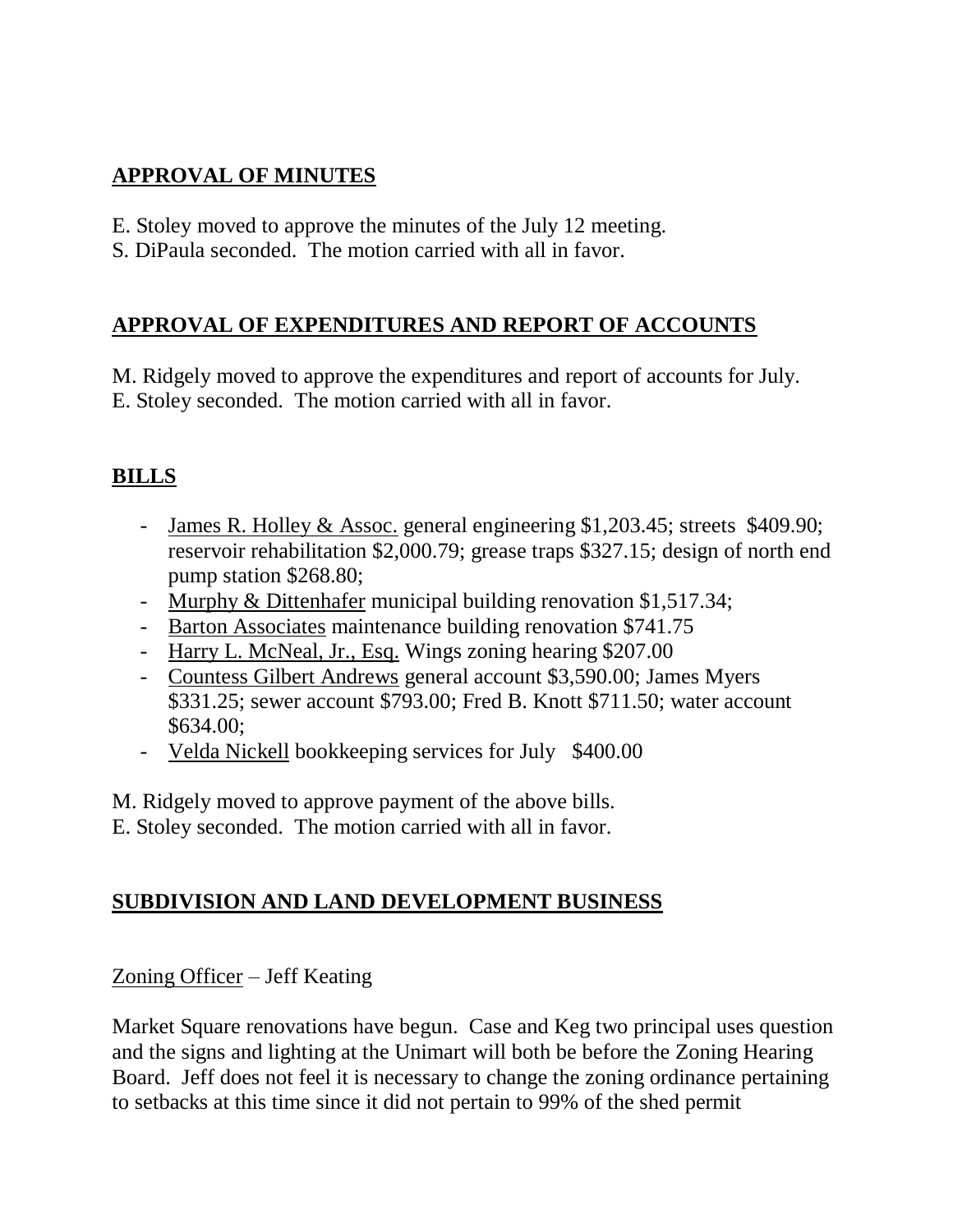applications. A response will be given to the applicant who questioned this recently.

# **Water & Sewer** – Richard R. Buchanan

#### Reservoir Rehabilitation

The Public Works Department has installed a fire hydrant on S. Highland Dr. to drain both reservoirs when the rehabilitation work begins. During the project, some minor corrections have to be made to the reservoirs: vegetation removal, screens added to all the vents, new ladder rungs installed, new tank hatches and higher fencing will need to be installed.

J. Keating left the meeting at 8:10 p.m.

Bids for Reservoir Rehabilitation Work

Seven bids were received:

 $S & T$  Painting, Inc. of Parkton, MD  $$60,200.00$ Neil M. Derstine Co. \$73,300.00 Corrosion Control Corp. \$108,650.00 Postupak Painting Co., Inc. \$148,216.00 Valley Painting, Inc. \$175,744.00 I.K. Stoltzfus Service, Inc. \$233,400.00 Paint City Contractors, Inc. \$270,000.00

Jim's office contacted the lowest bidder and contacted four of the ten references and there were no negative comments. Inspectors will be called in to inspect the job before it is started and during the entire process.

M. Ridgley moved to award the bid to S & T Painting, Inc. in the amount of \$60,200.00. E. Stoley seconded. The motion carried with all in favor.

#### Backflow Preventor Program

The Secretary was authorized to send the letter as presented in draft form at the meeting. There are about 65 homes left to complete.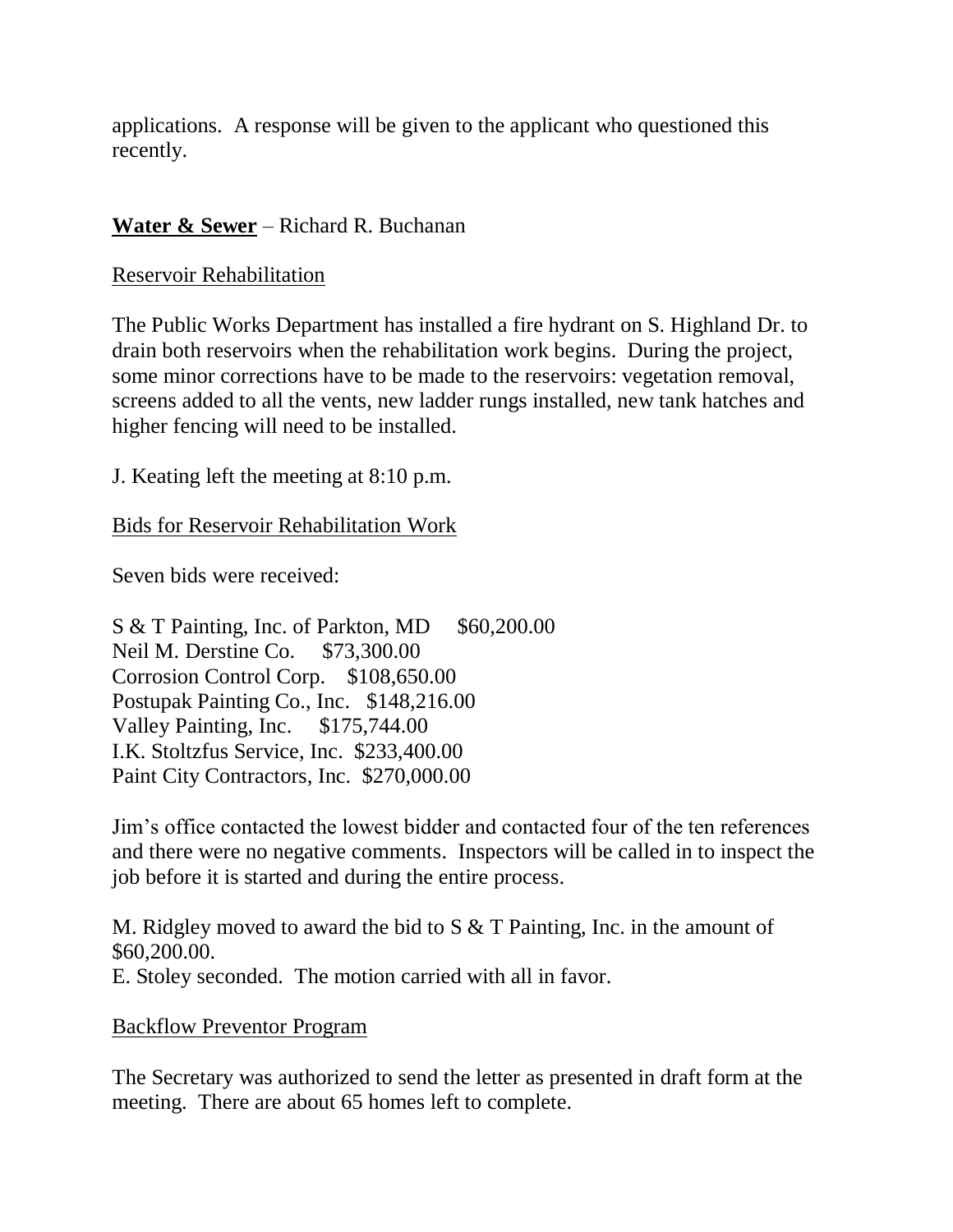# **Public Roads & Lighting**

## Northbrook Lane Traffic Study

The York County Planning Commission responded that we could restrict truck traffic except for local deliveries. Council was reluctant to do this since half of the road abuts industrial land. Buck reported the police department has done a good bit of speed enforcement on the street. M. Ridgely was authorized to send a letter to the milk transportation business on Plank Road informing them of Council's option to post the road and to ask for their cooperation in using Mt. Airy Road.

R. Buchanan moved to post two additional speed limit signs and to post two "caution children at play" signs on the west side of the street. S. DiPaula seconded. The motion carried with all in favor.

Sol. Rehmeyer was asked to look into an ordinance prohibiting jakebrakes and what it takes for enforcement.

# **Public Lands, Buildings and Finance** – Michael W. Ridgely

Municipal Building Renovations

Michael asked for approval to seek bids for the work.

M. Ridgely moved to authorize Murphy & Dittenhafer to let the work out for bids to be opened at the September meeting.

E. Stoley seconded. The motion carried with all in favor.

Comsite Request to Buy Tower Site on Woodland Dr.

Sol. Rehmeyer said the representative from Comsite said the documents sent to us were sent by mistake. They will be sending a plot plan and more information.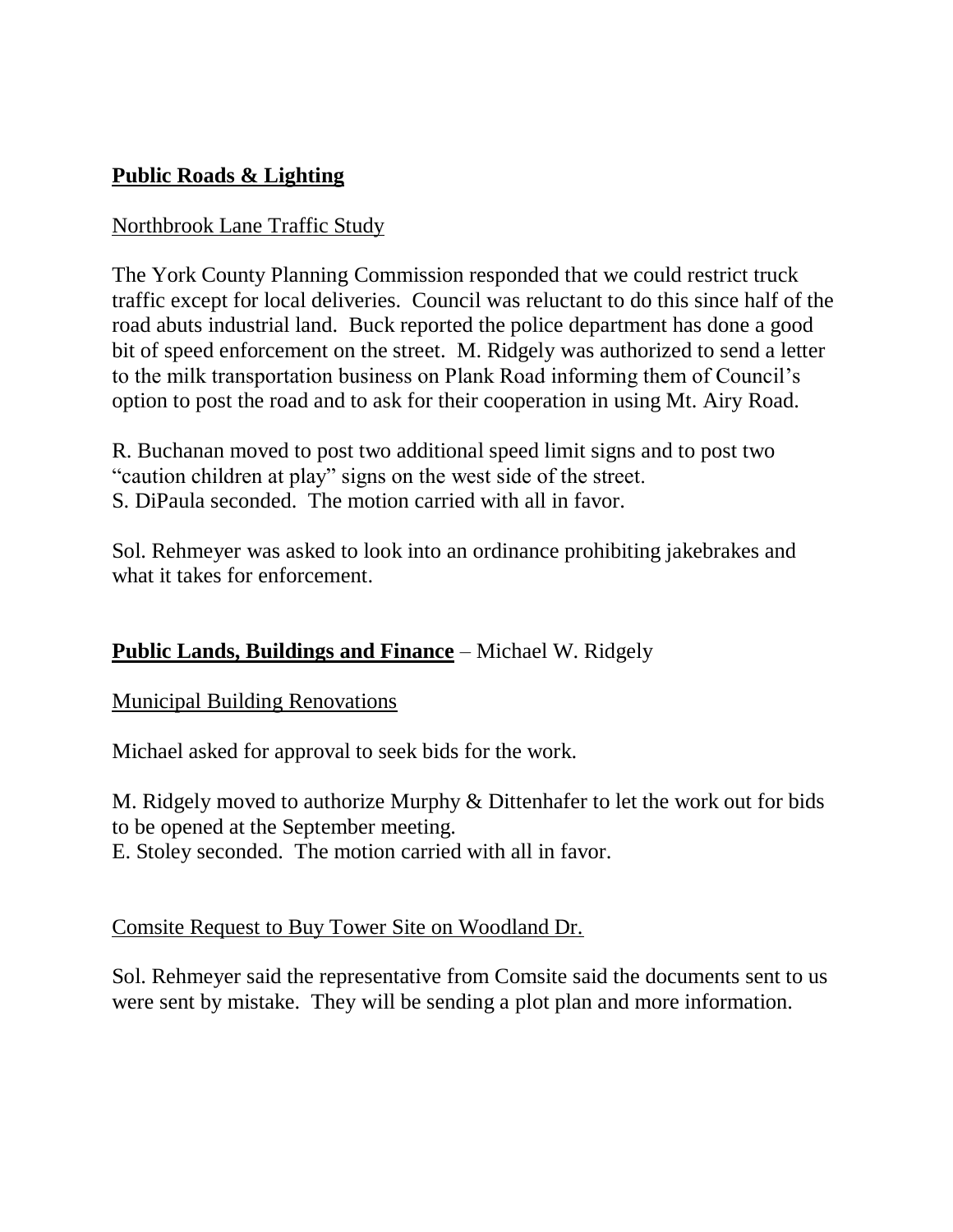# G.S Communications Request to Terminate Lease

This is for the site near our concrete water tanks that G.S. Communications had abandoned years ago but they were continuing to pay rent for use of the site by the local radio club.

The approval will be signed after Brian has removed the fence and planted grass seed.

## New Reunion Pavilion

Generic specifications will be prepared for a pole type building with T111 siding with a size of 30 x 100, larger than the original pavilion.

E. Stoley moved to authorize the procurement of bids for the 30 x 100 foot pavilion.

M. Ridgely seconded. The motion carried with all in favor.

## Public Safety, Welfare and Personnel – Salvatore A. DiPaula, Jr.

Personnel meetings will be held Thursday, August 17 beginning at 7:00 p.m.

## **Engineer's Report** – James R. Holley, P.E.

## Maintenance Building Renovations

Bids will be received on September 1 and will be presented at the next meeting. The boiler is old and not large enough to handle the expansion. Replacement will be about \$5,000.

## Northbrook Commerce Center – Letter of Credit

Jim said the letters may be reduced and a letter will be forthcoming.

## S. Main Street Repaving

Bailey Barnhart said the bids will be let in November of this year. The Borough has not received the plans yet, but residents in the 200 block from the top of the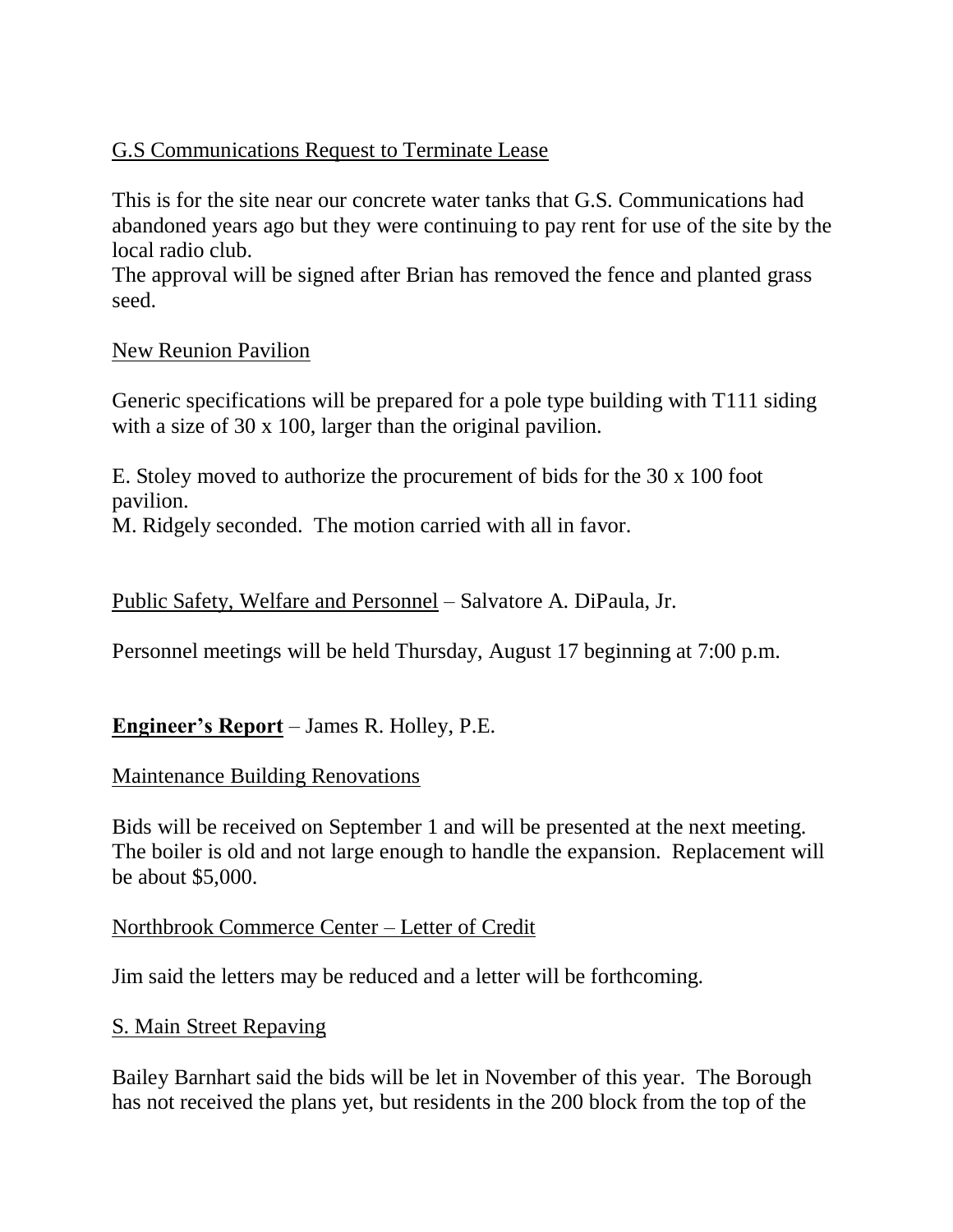hill down to about Silbaughs will need to decide if they want to replace their curbing since it will disappear when the street is repaved. Letters will be sent out closer to the time. PADOT will remove the old curbing and give the homeowner a price for replacement.

# Exit One

E. Stoley asked Mr. Barnhart to keep the Borough posted on any plans to improve Exit one.

# **Solicitor's Report** – Jeffrey L. Rehmeyer, II, Esq.

# G.S. Communications sale to Adelphia

Jeff reviewed the documents and the sale should have no impact on customers. The current agreement with G.S. Communications expires in 2004. Council will invite a representative to attend a meeting to discuss: increases in insurance amounts; a list of complaints filed from Borough residents; increasing the number of channels offered; municipal access and what plans they have to increase the service to include internet access. E. Stoley will prepare a list.

# Fred Knott Delinquent Sewer Rents

A lien was filed today including the third property owner. Jeff will need upfront money to give the Sheriff's Office which will be recovered when the home is sold.

E. Stoley moved to authorize the issuance of a check in the amount of \$2,000.00 for upfront Sheriff's Sale costs.

R. Buchanan seconded. The motion carried with all in favor.

# Vega 104 Westview Dr. Sheriff's Sale

Jeff submitted the Borough's mowing and attorney's fees invoices to the mortgage company and he expects payment very soon.

# James Myers, 33 S. Main St.

Mr. Myers cannot be located in order to serve him with the paperwork for the hearing.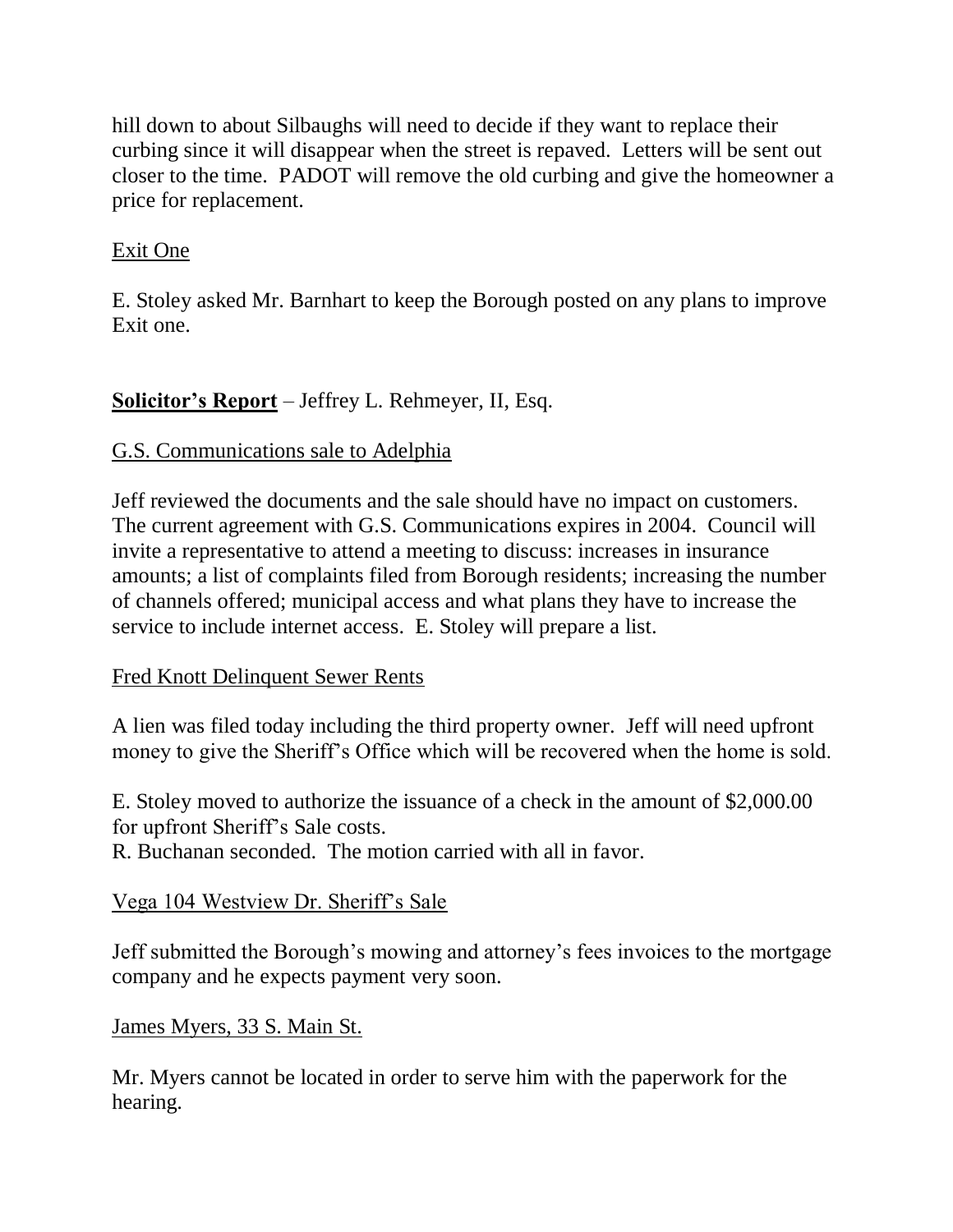## Heyne's Refuse

Jeff will send a letter to Heyne's Refuse informing them of the complaint over the July 4th holiday about odors coming from his building. Jeff will also mark his files for next May and will send him a reminder letter about not storing trucks containing trash.

## Unimart

They will be filing an application with the Zoning Hearing Board on the lighting and amount of signs.

#### Case and Keg

An enforcement notice was sent to the owner of Case and Keg and we believe they will be filing an application with the Zoning Hearing Board for two uses.

## **Secretary's Report** – Cindy L. Bosley

There will be an audit of the 1999 liquid fuels funds on August 28.

The office will be closed on Sept. 12 from 2:15 until after the hearing is over in the case of a bad check issued to the Borough.

## **York Area Earned Income Tax Bureau**

## **Recreation Board/Regional Recreation Board** – Eric W. Stoley

#### Joint Meeting

The next joint meeting to discuss Regional Recreation will be here on August 29. Shrewsbury Township has asked what it would cost to rejoin during the  $4<sup>th</sup>$  quarter.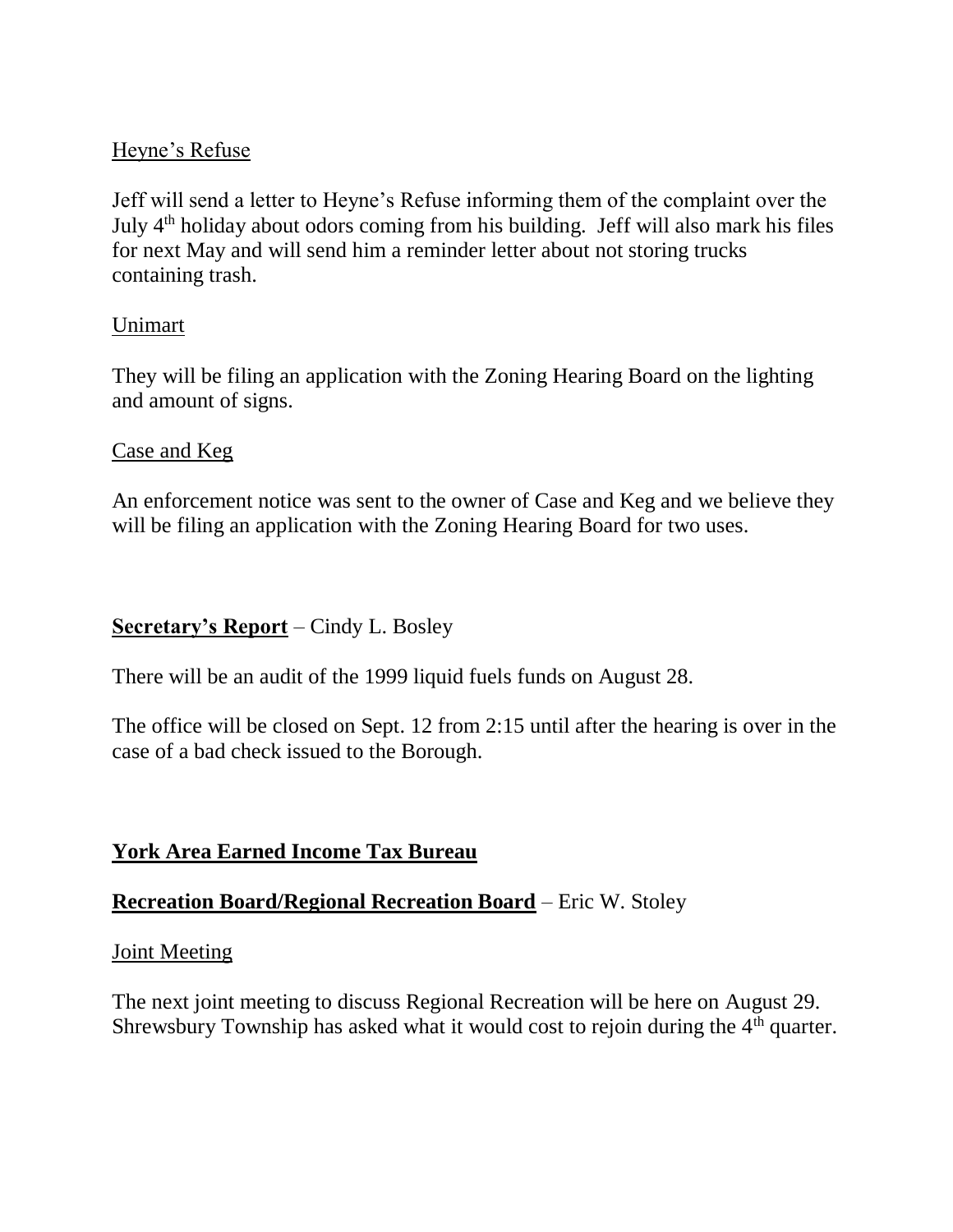# Hopewell Township

Hopewell Township has expressed interest in joining the Regional Planning Commission later this year. The next joint transportation coalition meeting is this Saturday at 8 a.m.

## WaWa, Inc.

WaWa has filed another land development plan and Eric contacted the York County Planning Commission for copies of their past review comments for distribution.

#### Vacancy on Planning Commission

E. Stoley moved to appoint Tad Kauffman to fill the unexpired term of Jan Allen. M. Ridgely seconded. The motion carried with all in favor.

A letter will be sent to a member of the Planning Commission who does not attend meetings regularly.

#### Regional Comprehensive Plan

New Freedom's information has been updated and Eric expects them to approve the plan.

#### Impact Fees

Eric would like to see the Borough's support to help change the legislation to allow school districts to collect an impact fee from developers under certain criteria. Eric said Mike Waugh will support the change if it is tied in with capital improvements.

## **Southern Regional Police** – Richard R. Buchanan

Buck highlighted the report for July. He has begun work on the 2001 budget and the speed trailer has been delivered.